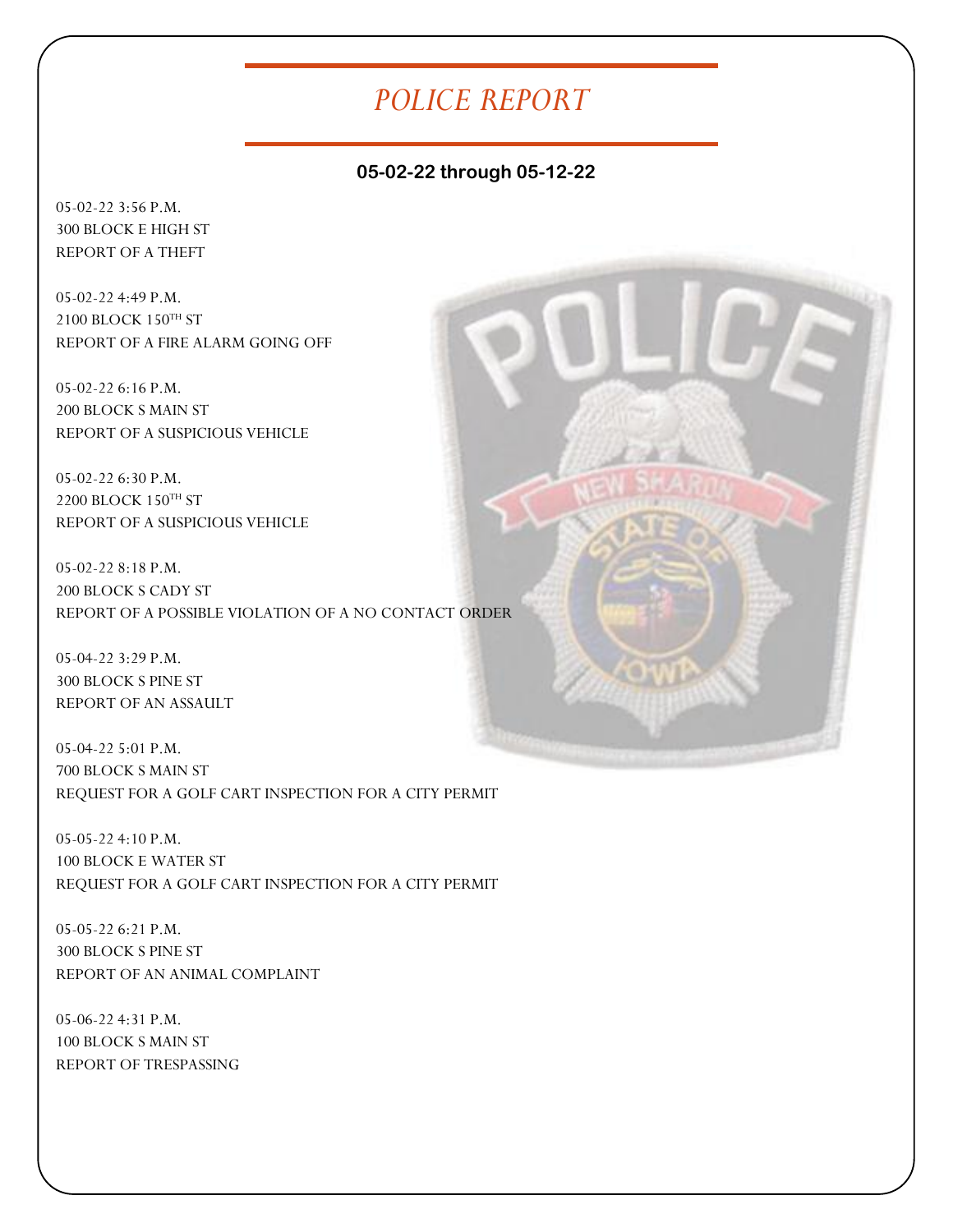# *POLICE REPORT*

### **05-02-22 through 05-12-22**

05-06-22 7:50 P.M. 1900 BLOCK 160TH ST REPORT OF A MEDICAL CALL

05-7-22 4:32 P.M. 200 BLOCK E OAK ST REPORT OF A DRIVING COMPLAINT

05-07-22 4:34 P.M. 100 BLOCK N MULBERRY ST REPORT OF A DISABLED VEHICLE

05-07-22 6:00 P.M. DEAN AND HIGHWAY 102 REPORT OF A VEHICLE ACCIDENT ASSISTED MAHASKA COUNTY SHERIFF'S DEPUTY

05-07-22 9:56 P.M. 400 BLOCK S PEARL ST REPORT OF A MEDICAL CALL

05-09-22 3:17 P.M. 200 BLOCK E OAK ST REPORT OF KEYS LOCKED INSIDE OF VEHICLE

05-09-22 3:20 P.M. 100 BLOCK E CHERRY ST REQUEST FOR A WELFARE CHECK

05-09-22 4:42 P.M. 400 BLOCK S MULBERRY ST REQUEST FOR A UTV INSPECTION FOR A CITY PERMIT

05-09-22 4:55 P.M. 100 BLOCK W SOUTH ST REQUEST FOR A GOLF CART INSPECTION FOR A CITY PERMIT

05-09-22 7:16 P.M. 300 BLOCK E MARKET ST REPORT OF A FOUND ITEM